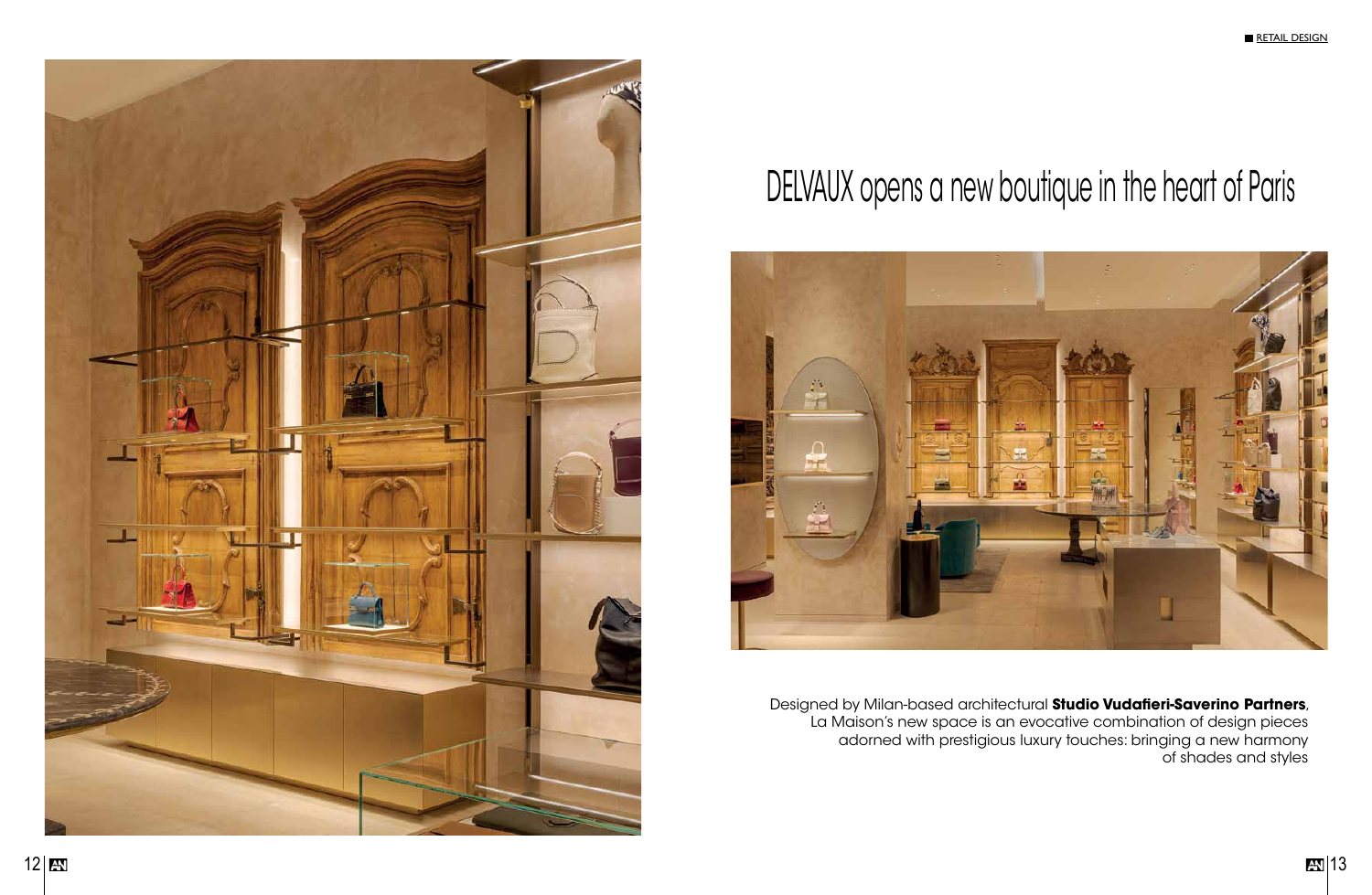



goods house in the world, opens a new Parisian boutique, its fourth in the French capital. The store is situa ted in Rue Saint Honoré, one of the most famous streets for luxury retail. Just a stone's throw from the Jardin des Tuileries and the elegant Place Vendôme, a stunning listed building was chosen as the exclusive location for the Delvaux boutique. Vudafieri-Saverino Partners were once again commissioned to add their unique stamp. The Milan-based architecture practice has designed Delvaux boutiques around the world since 2012, giving each store a narra tive slant that differs according to the characteristics and culture of each city, from Milan to Hong Kong, from

London to New York. Spread across 100 sqm, the interiors of the Rue Saint Honoré boutique reflect the building's heritage and bring together Delvaux's Belgian spirit and Parisian style.

These rare antiques, from different periods and of different styles but all with a distinctly French feel, tell a uni que story of masterly crafted design and represent a tribute to the city where this boutique is located. Used as a frame for La Maison's luxury bags, the doors are an unprecedented evolution of the wood panelling, a design feature that Delvaux have frequently adop ted and have reinterpreted in various different ways in their boutiques. The interior of the store is an eclectic mix of bespoke Vudafieri-Saverino Partners furnishings and a selection of designer pieces and antiques, which combine together in a subtle harmony of styles.

The use of materials is visually striking and the eye is drawn to a series of

antique doors, which adorn the walls and act as a backdrop to the pro ducts on display.

Most notably, these include a maje stic antique Saint Anne marble table with white floral motif, and, in the middle of the boutique, an outstan ding 18th century gilded ceremonial cabinet.

## **Tiziano Vudafieri** and **Claudio Saverino**

have once again worked around colour and texture,adorning the walls with special plaster and stucco by the Italian artist *Filippo Falaguasta*  and providing a sense of tonal warmth in line with the wall panelling. Visitors are met with the **Custom Bar**  counter as they enter the store: here they can experience Delvaux luxury in their own bespoke way. The counter top is bathed in a warm glow from industrial style pendant lamps and behind this there stands a floor-toceiling bookcase which showcases Delvaux accessories.

Aside from the unique use of antique doors, the homage to Paris and Fran ce can also be seen in the boutique's materials. Burgundy limestone has been chosen for the flooring, and the Pierre de Taille hewn stone, a feature in furnishings such as the bookcase, is a celebration of the facades of the French capital's historic buildings. These are skilfully blended with tradi tional Delvaux materials such as gold, satin nickel and burnished brass.